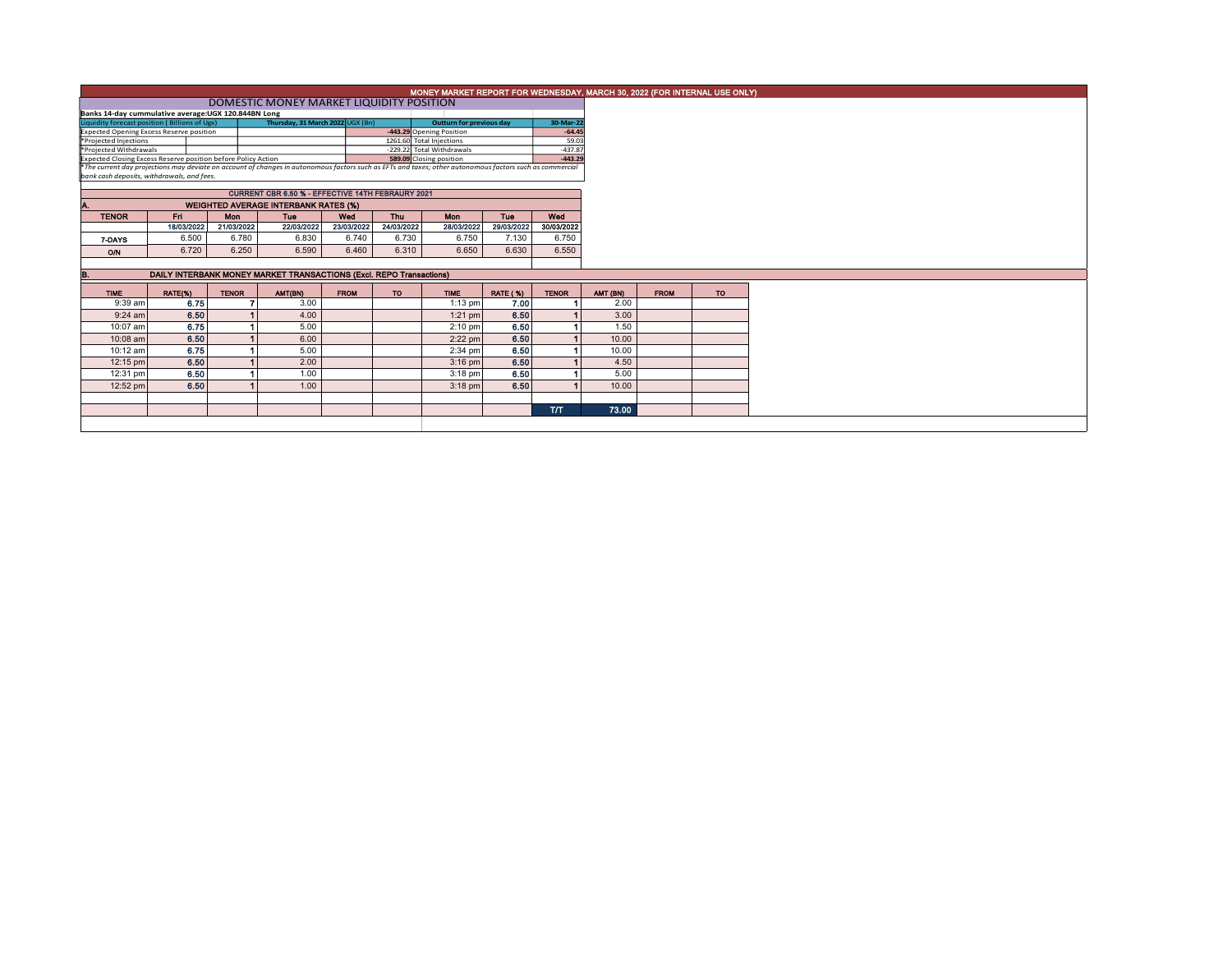| C.    |            |            |                                               |                                   | CBR AND THE 7- DAY WAR INTERBANK RATES                                               |                                  |            |                                  |                                                                                                                                                                                                                                      |                     |                                          |                            |            |            |            |                               |            |
|-------|------------|------------|-----------------------------------------------|-----------------------------------|--------------------------------------------------------------------------------------|----------------------------------|------------|----------------------------------|--------------------------------------------------------------------------------------------------------------------------------------------------------------------------------------------------------------------------------------|---------------------|------------------------------------------|----------------------------|------------|------------|------------|-------------------------------|------------|
| 9.500 |            |            |                                               |                                   |                                                                                      |                                  |            |                                  |                                                                                                                                                                                                                                      |                     |                                          |                            |            |            |            |                               |            |
| 9.000 |            |            |                                               |                                   |                                                                                      |                                  |            |                                  |                                                                                                                                                                                                                                      |                     |                                          |                            |            |            |            |                               |            |
| 8.500 |            |            |                                               |                                   |                                                                                      |                                  |            |                                  |                                                                                                                                                                                                                                      |                     |                                          |                            |            |            |            |                               |            |
| 8.000 |            |            |                                               |                                   |                                                                                      |                                  |            |                                  |                                                                                                                                                                                                                                      |                     |                                          |                            |            |            |            |                               |            |
| 7.500 |            |            |                                               |                                   |                                                                                      |                                  |            |                                  |                                                                                                                                                                                                                                      |                     |                                          |                            |            |            |            |                               |            |
| 7.000 |            |            |                                               |                                   |                                                                                      |                                  |            |                                  |                                                                                                                                                                                                                                      |                     |                                          |                            |            |            |            |                               |            |
| 6.500 |            |            |                                               |                                   |                                                                                      |                                  |            |                                  | <u>THE RESIDENCE OF A PROPERTY OF A PART OF A PART OF A PART OF A PART OF A PART OF A PART OF A PART OF A PART OF A PART OF A PART OF A PART OF A PART OF A PART OF A PART OF A PART OF A PART OF A PART OF A PART OF A PART OF </u> |                     |                                          |                            |            |            |            | _____________________________ |            |
| 6.000 |            |            |                                               |                                   |                                                                                      |                                  |            |                                  |                                                                                                                                                                                                                                      |                     |                                          |                            |            |            |            |                               |            |
| 5.500 |            |            |                                               |                                   |                                                                                      |                                  |            |                                  |                                                                                                                                                                                                                                      |                     |                                          |                            |            |            |            |                               |            |
| 5.000 |            |            |                                               |                                   |                                                                                      |                                  |            |                                  |                                                                                                                                                                                                                                      |                     |                                          |                            |            |            |            |                               |            |
| 4.500 |            |            |                                               |                                   |                                                                                      |                                  |            |                                  |                                                                                                                                                                                                                                      |                     |                                          |                            |            |            |            |                               |            |
| 4.000 |            |            |                                               |                                   |                                                                                      |                                  |            |                                  |                                                                                                                                                                                                                                      |                     |                                          |                            |            |            |            |                               |            |
|       | 07/03/2022 | 09/03/2022 | 10/03/2022                                    | 11/03/2022                        | 14/03/2022                                                                           | 15/03/2022                       | 16/03/2022 | 17/03/2022                       | 18/03/2022                                                                                                                                                                                                                           | 21/03/2022          | 22/03/2022                               | 23/03/2022                 | 24/03/2022 | 25/03/2022 | 28/03/2022 | 29/03/2022                    | 30/03/2022 |
|       |            |            |                                               |                                   |                                                                                      |                                  |            |                                  |                                                                                                                                                                                                                                      |                     |                                          |                            |            |            |            |                               |            |
|       |            |            |                                               |                                   |                                                                                      |                                  |            |                                  |                                                                                                                                                                                                                                      |                     |                                          |                            |            |            |            |                               |            |
|       |            |            |                                               |                                   |                                                                                      |                                  |            |                                  | • Overnight WAR = 7-day WAR CBR rate - Upper bound - Lower bound                                                                                                                                                                     |                     |                                          |                            |            |            |            |                               |            |
|       |            |            |                                               |                                   |                                                                                      |                                  |            |                                  |                                                                                                                                                                                                                                      |                     |                                          |                            |            |            |            |                               |            |
|       |            |            |                                               |                                   | MONETARY POLICY OPERATIONS MATURITIES PROFILE: (31-MARCH- 2022 TO 10-NOVEMBER- 2022) |                                  |            |                                  |                                                                                                                                                                                                                                      |                     |                                          |                            |            |            |            |                               |            |
|       |            |            | <b>Constitution Constitution Constitution</b> | <b>Contract Contract Contract</b> | <b>Constitution</b>                                                                  | <b>Constitution Constitution</b> |            | <b>Constitution Constitution</b> | <b>Constitution Constitution Constitution</b>                                                                                                                                                                                        | <b>Constitution</b> | <b>Constitution</b> and the constitution | <b><i>CONSTRUCTION</i></b> |            |            |            |                               |            |

| DATE                                                                                           | <b>THUR</b> |                          | <b>THUR</b><br><b>THUR</b> |           | <b>THUR</b>              | <b>THUR</b> | <b>THUR</b>              | <b>THUR</b> | <b>THUR</b>              | <b>THUR</b>              | <b>TOTAL</b> |
|------------------------------------------------------------------------------------------------|-------------|--------------------------|----------------------------|-----------|--------------------------|-------------|--------------------------|-------------|--------------------------|--------------------------|--------------|
|                                                                                                | 31-Mar-22   | 07-Apr-22                | 14-Apr-22                  | 28-Apr-22 | 05-May-22                | 12-May-22   | 02-Jun-22                | 04-Aug-22   | 18-Aug-22                | 10-Nov-22                |              |
| <b>REPO</b>                                                                                    | 933.27      | $\overline{\phantom{0}}$ |                            |           | $\overline{\phantom{0}}$ |             | $\overline{\phantom{0}}$ | -           | $\overline{\phantom{0}}$ | $\overline{\phantom{0}}$ | 933.27       |
| <b>REV REPO</b>                                                                                | .           |                          |                            | ۰.        | $\sim$                   | -           | -                        | -           | -                        | . .                      |              |
| <b>BOU BILL/DEPO A</b>                                                                         | 205.09      | 51.20                    | 240.07                     | 52.02     | 537.46                   | 10.09       | 10.00                    | 33.00       | 26.60                    | 15.00                    | .180.52      |
| <b>TOTALS</b>                                                                                  | 1.138.35    | 51.20                    | 240.07                     | 52.02     | 537.46                   | 10.09       | 10.00                    | 33.00       | 26.60                    | 15.00                    | 2.113.79     |
| Total O/S Deposit Auction & BOU Bill balances held by BOU up to 10 November 2022: UGX 1.181 BN |             |                          |                            |           |                          |             |                          |             |                          |                          |              |
| Total O/S Repo, Reverse Repo, BOU Bill balances held by BOU: UGX 2,114 BN                      |             |                          |                            |           |                          |             |                          |             |                          |                          |              |

| (EI) STOCK OF TREASURY SECURITIES                                                    |                                       |                |                  |  | <b>IEID</b><br><b>MONETARY POLICY MARKET OPERATIONS</b> |                     |               |            |              |              |  |  |  |
|--------------------------------------------------------------------------------------|---------------------------------------|----------------|------------------|--|---------------------------------------------------------|---------------------|---------------|------------|--------------|--------------|--|--|--|
|                                                                                      | LAST TBIILS ISSUE DATE: 17-MARCH-2022 |                |                  |  | (VERTICAL REPOS, REV-REPOS & BOU BILL)                  |                     |               |            |              |              |  |  |  |
| 5.734.93<br>31/03/2022<br>On-the-run O/S T-BILL STOCKs (Bns-UGX)                     |                                       |                |                  |  |                                                         | <b>ISSUE DATE</b>   | <b>AMOUNT</b> | <b>WAR</b> | <b>RANGE</b> | <b>TENOR</b> |  |  |  |
| 23.010.08<br>On-the-run O/S T-BONDSTOCKs(Bns-UGX)                                    |                                       |                |                  |  | 31/03/2022 REPO                                         | $01$ -Mar $-$       | 258.50        | 6.500      |              |              |  |  |  |
| 28,745.02<br>TOTAL TBILL & TBOND STOCK- UGX                                          |                                       |                |                  |  | <b>BOU BILL</b>                                         | 03-Mar              | 169.09        | 6.998      |              | 28           |  |  |  |
| O/3=Outstanding                                                                      |                                       |                |                  |  | <b>BOU BILL</b>                                         | 03-Mar              | 2.00          | 7.169      |              | 56           |  |  |  |
| <b>MATURITY</b>                                                                      | <b>TOTAL STOCK</b>                    | <b>YTM (%)</b> | <b>CHANGE IN</b> |  | <b>BOU BILL</b>                                         | 03-Marl-            | 14.11         | 9.099      |              | 252          |  |  |  |
|                                                                                      | <b>(BN UGX)</b>                       | AT CUT OFF"    | YTM (+/-)        |  | <b>REPO</b>                                             | 03-Mar              | 394.00        | 6.500      |              |              |  |  |  |
| 91                                                                                   | 110.78                                | 6.501          | 0.000            |  | <b>REPO</b>                                             | 04-Mar              | 76.00         | 6.500      |              |              |  |  |  |
| 182                                                                                  | 388.97                                | 8.224          | $-0.176$         |  | <b>REPO</b>                                             | 07-Mar              | 264.00        | 6.500      |              |              |  |  |  |
| 364                                                                                  | 5,235.18                              | 9.800          | 0.100            |  | <b>BOU BILL</b>                                         | 10-Mar              | 21.09         | 6.906      |              | 28           |  |  |  |
| 2YR                                                                                  | 595.21                                | 11.000         | 1.000            |  | <b>BOU BILL</b>                                         | $10$ -Mar $\cdot$   | 326.83        | 7.149      |              | 56           |  |  |  |
| 3YR                                                                                  |                                       | 12.090         | $-1.010$         |  | <b>BOU BILL</b>                                         | 10-Mar              | 9.83          | 7.357      |              | 84           |  |  |  |
| 5YR                                                                                  | 1,119.91                              | 14.390         | 1.390            |  | <b>REPO</b>                                             | $10$ -Mar $\vert$ - | 287.50        | 6.500      |              |              |  |  |  |
| 10YR                                                                                 | 10.364.47                             | 14.000         | 0.261            |  | <b>REPO</b>                                             | $11-Mar$            | 180.00        | 6.500      |              |              |  |  |  |
| 15YR                                                                                 | 9.035.22                              | 14.390         | $-1.510$         |  | <b>REPO</b>                                             | 14-Mar              | 87.00         | 6.500      |              |              |  |  |  |
| <b>20YR</b>                                                                          | 1.895.27                              | 15.900         | 0.400            |  | <b>REPO</b>                                             | $15$ -Mar           | 270.00        | 6.500      |              |              |  |  |  |
| Cut OFF is the lowest price/highest vield that satisfies the auction awarded amount. |                                       |                |                  |  | <b>REPO</b>                                             | 17-Mar              | 168,00        | 6.500      |              |              |  |  |  |
|                                                                                      |                                       |                |                  |  | <b>REPO</b>                                             | $23$ -Mar $\cdot$   | 110.00        | 6.500      |              |              |  |  |  |
|                                                                                      |                                       |                |                  |  | <b>REPO</b>                                             | 28-Mar              | 496.00        | 6.500      |              |              |  |  |  |
|                                                                                      |                                       |                |                  |  | <b>REPO</b>                                             | 29-Mar              | 136.00        | 6.500      |              |              |  |  |  |
|                                                                                      |                                       |                |                  |  | <b>REPO</b>                                             | 30-Mar -            | 300.90        | 6.500      |              |              |  |  |  |

WAR-Weighted Average Rate